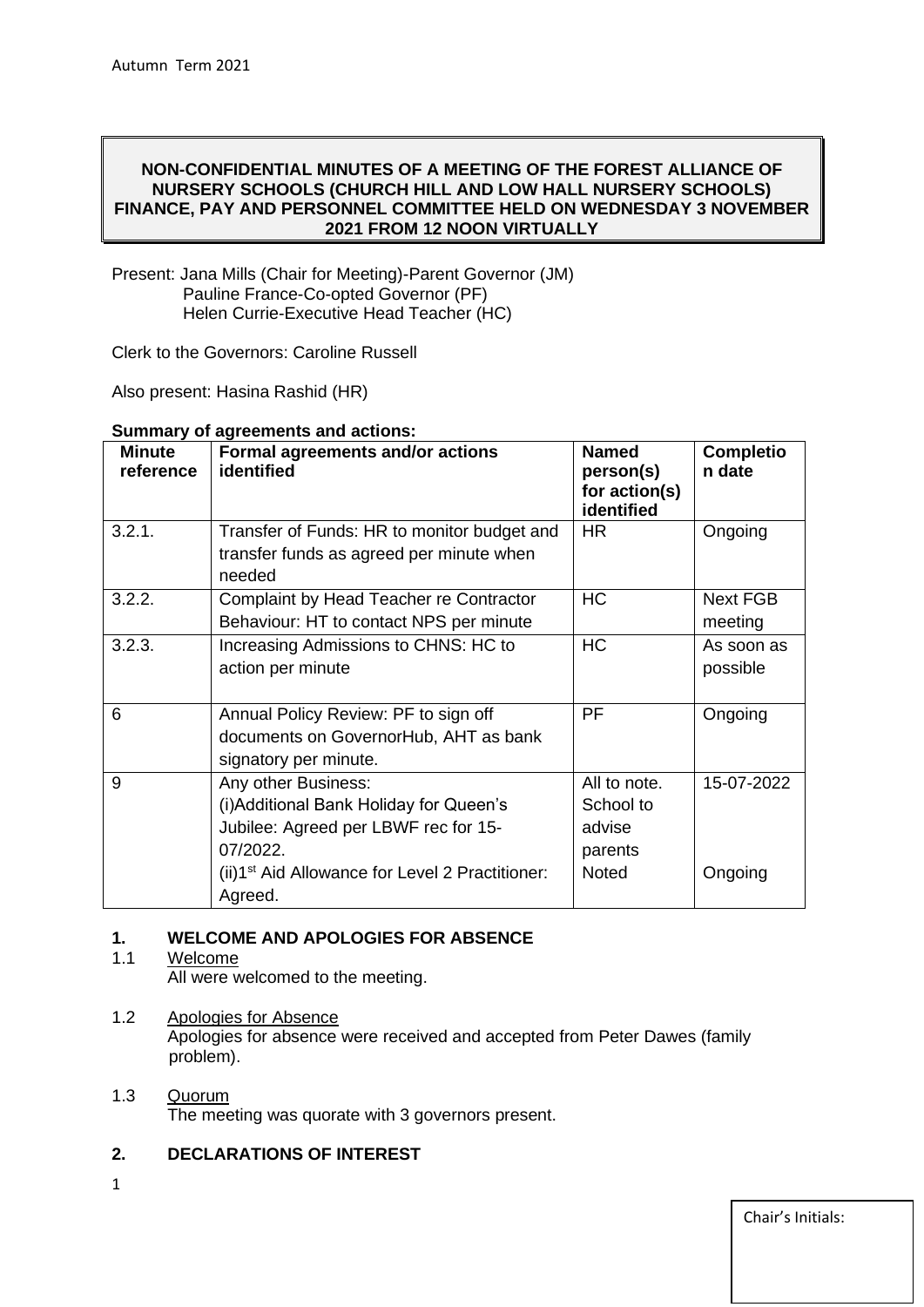- 2.1 Declarations of Interest in the Current Agenda Items There were no declarations made pertaining to any of the agenda items for this meeting.
- 2.2. Committee Terms of Reference It was noted that these specify the remit and responsibility of the committee. It was unanimously **AGREED** to readopt these to be available on GovernorHub.

# **3. MINUTES**

- 3.1. Minutes of the Last Finance, Pay and Personnel Committee Held on 24-07-2021 These were received and accepted. The minutes were considered signed, e-copies to be retained by the School and Governor Services.
- 3.2. Matters Arising
- 3.2.1. Transfer of Funds and Potential Loan (Minute 4.2.2)
	- HR reported that £30,000 was transferred from balances from CHNS to LHNS in order to repay the LHNS capital fund which had been used to support cash flow. However, this will not be sufficient to maintain cash flow given a monthly payroll of £40,000 so potential transfer of a further £10,000 was **AGREED.** It was noted that the monthly delegated schools' budget is currently only £17,000 so the school is trying to get more children on roll. Historically, admissions have risen in the spring term so it is hoped that this will happen this financial year. **ACTION:** HR to monitor budget and transfer when needed.
- 3.2.2. Complaint by Head Teacher re Contractor Behaviour An apology has been sought from NPS, yet to be made.  **ACTION:** HC to contact NPS again with time to be made available at the next FGB meeting to enable an apology to be made.
- 3.2.3. Increasing Admissions to CHNS

 An approach has been made to EMcL re 30 hour funding and a request that consideration be given to broadening the postcodes for admission and to admit a proportion of children from lower income families. Discussion suggested that an optional question could be included re income but that this could be open to legal challenge (advice to be sought from LA). **ACTION:** HC to consider and action.

# **4. FINANCE AND BUDGET MONITORS FOR QUARTER 2 2021/2022**

- 4.1. Church Hill Nursery School-Financial Reports Screenshared
- 4.1.1. A carry forward balance at year end of £7,000 was noted. The School intake from September has reduced with 39 3 year olds per session and 12 2 year olds per session. The year-end predicted deficit is currently £39,000. Some SEN funding will partly offset this and the 2 year old provision is full.
- 4.1.2. Regular contact has been made with the admissions section re pupil numbers. Vacancies are due to mobility and availability of places at others schools and settings. 2 quotes have been sought for building works which would enable some expansion to increase income.
- 4.1.3. Leadership and management salaries are currently charged to CHNS but have not been actioned for quarters 1 and 2. Community focussed income is over budget and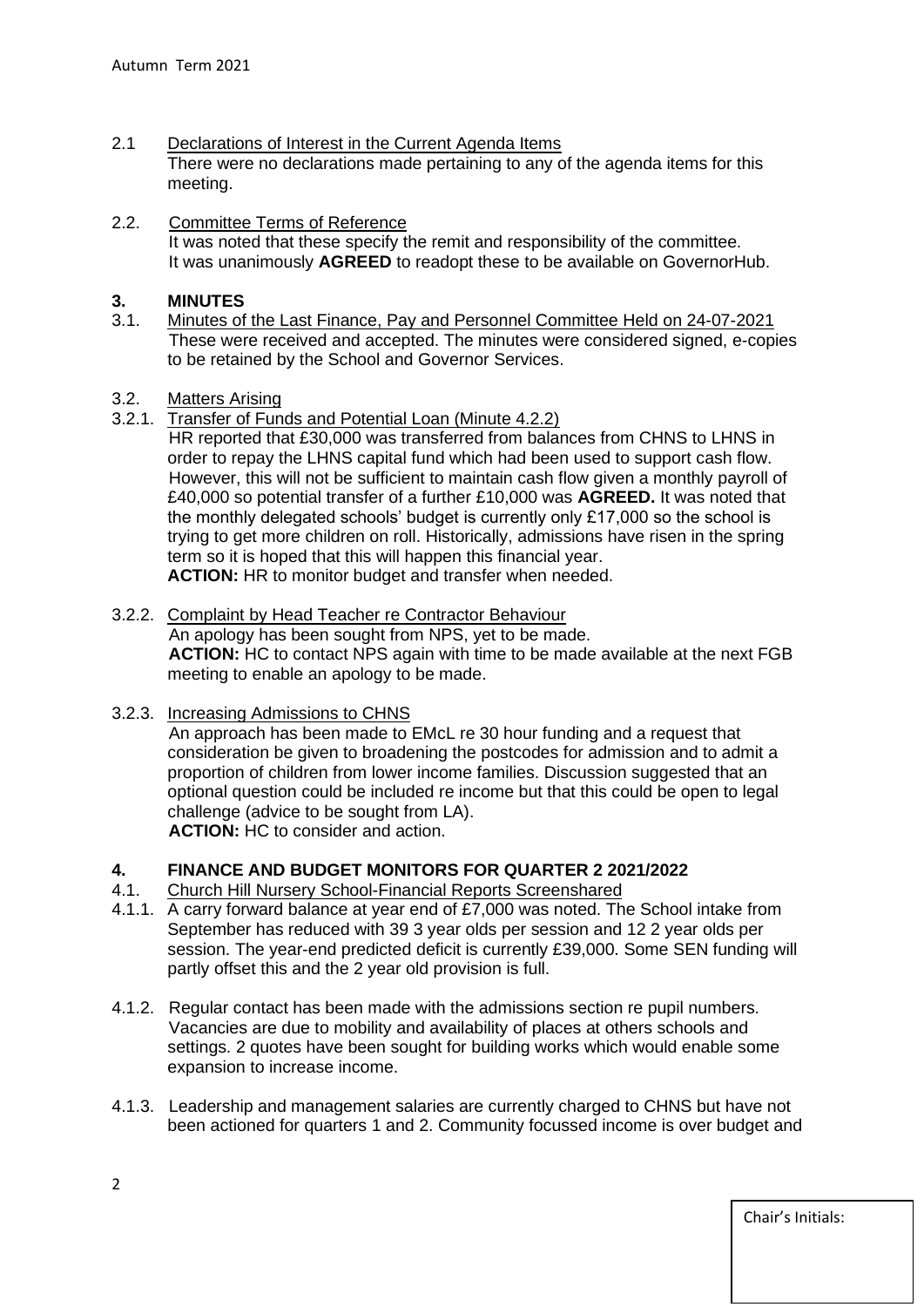it is hoped to increase holiday play-scheme income by rotation of midday assistants. There has been some furlough grant funding.

- 4.1.4. Special needs income is significant but there are also costs attached to this, pupil numbers are low in the afternoon with staffing reduced where possible. Midday assistant roles and responsibilities have been reviewed.
- 4.1.5. Re rates a discount has been given but no indication given as to whether this will be rebated this year. A summons received for non-payment last year was resolved quickly.
- 4.1.6. Staffing costs were overspent with teatime club staffing reduced. There is capital funding allocated for renovation of flooring which can be carried forward this year but needs to be used next financial year. In summary, the financial situation at LHNS is impacting on CHNS with a predicted deficit of £17,179 expected to increase unless pupil numbers rise.
- 4.2. Low Hall Nursery School
- 4.2.1. The 2020/2021financial year ended with a carry forward of £ 7,000 including day care reserves. Numbers are low with the £77,556 predicted deficit based on 2020 census data.
- 4.2.2. There has been some SEND funding following issue of Education and Health Care plans. CHNS is paying for a teacher working across the federation. Staffing costs are as predicted. Resumption of rates was noted and there is pressure on the agency supply budget. Every effort is being made to increase income from day care and tea time club.
- 4.3. School Facing Financial Challenge Update Minuted as confidential.

### **5. PERSONNEL AND STAFFING MATTERS**

5.1. Management Structure

 This has been reviewed with implementation of a revised structure since September 2021 with an assistant head teacher working on 2 sites. The committee **AGREED** a vote of thanks here for work done in difficult circumstances with thanks to staff and the chair of governors.

### **6. ANNUAL POLICY REVIEW AND UPDATED POLICIES AND DOCUMENTS**

The staff handbook and Code of Practice was noted as on Governorhub with care needed re any content displayed on the school website.  **ACTION:** PF to sign off documents on GovernorHub and agreed that assistant head

teacher be a bank account signatory.

### **7. EXECUTIVE HEAD TEACHER PERFORMANCE MANAGEMENT REVIEW**

 PF/PD/LM met to review last years' performance and to set new objectives. Teacher observations are being arranged with support for these to be undertaken by the assistant head from a local LBWF primary school.

## **8. PAY REVIEW 2021**

Minuted as confidential.